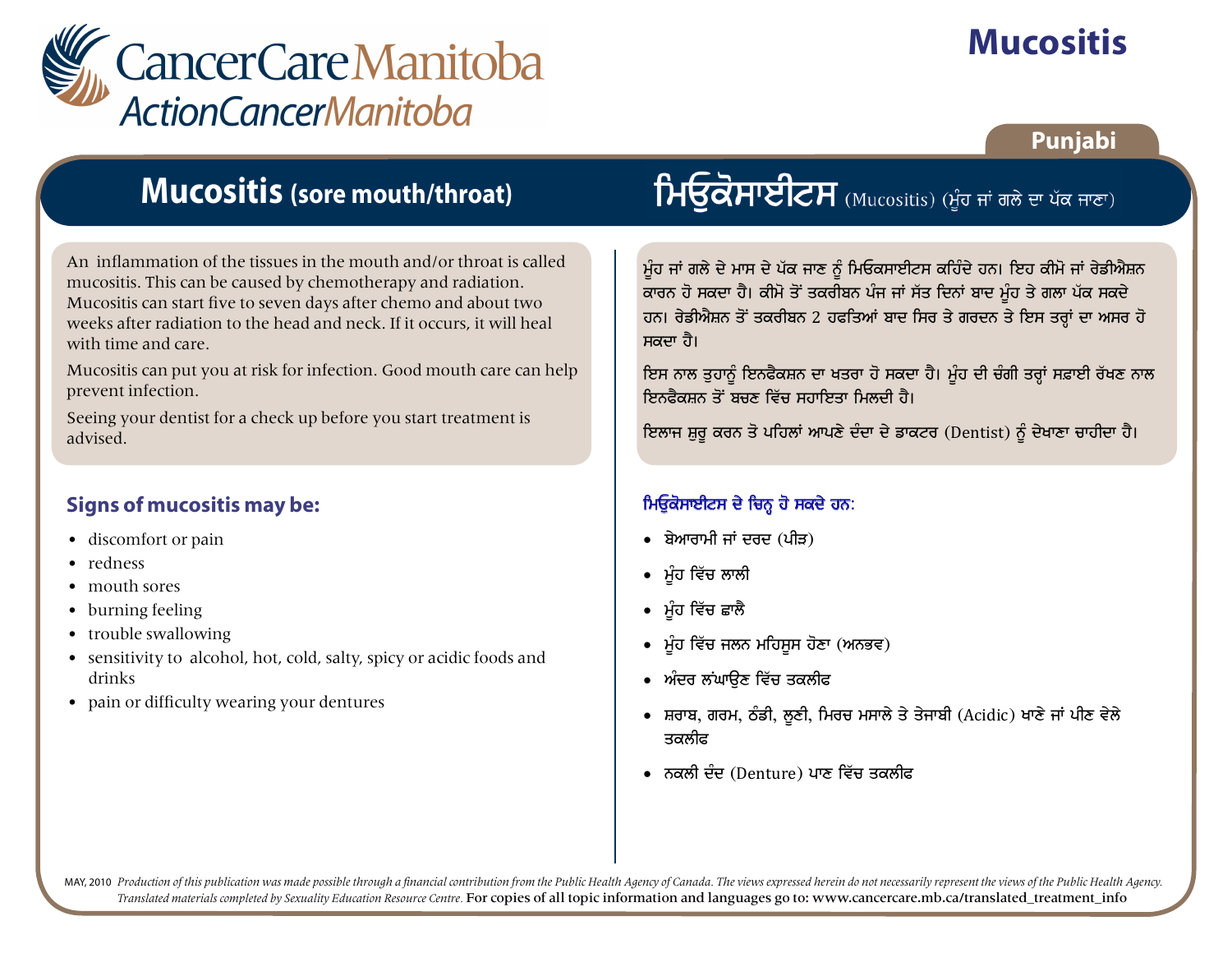

## **Mucositis (sore mouth/throat)**

#### **Call your nurse or doctor if you have:**

- a fever 38°C or 100.4°F
- trouble eating or swallowing
- white spots in your mouth or on your tongue
- sores in your mouth and/or on your lips

You will require medication to treat these symptoms.

#### **Mouth Care Tips**

- Brush your teeth and tongue with a very soft toothbrush. Use a toothpaste with no peroxide, tartar control or fluoride. Example: Biotene, Sensodyne
- Avoid mouthwashes that contain alcohol.
- Rinse your mouth after eating and before bed. Use one half teaspoon of salt or baking soda to one cup of warm water.
- Do not smoke.
- Do not floss if your blood is low while on chemotherapy.
- If you are having radiation to the head and neck do not floss at all.

## $\mathsf{H}\overline{\mathsf{G}}$ ਕੋਸਾਈਟਸ (Mucositis) (ਮੂੰਹ ਜਾਂ ਗਲੇ ਦਾ ਪੱਕ ਜਾਣਾ)

**Punjabi**

#### ਆਪਣੀ ਨਰਸ ਜਾਂ ਡਾਕਟਰ ਨੂੰ ਫੋਨ ਕਰੋ ਜੇ ਤੁਹਾਨੂੰ:

- 38 C ਜਾਂ 100 4F ਤਕ ਬਖਾਰ ਹੋਵੇ
- $\bullet$  ਖਾਣ ਜਾਂ ਲਘਾਂਣ ਵਿੱਚ ਤਕਲੀਫ਼ ਹੋਵੇ
- $\bullet$  ਤੁਹਾਡੇ ਮੂੰਹ ਜਾਂ ਜੀਭ ਤੇ ਚਿੱਟੇ ਛਾਲੇ ਹੋਣ (spots)
- ਤੁਹਾਡੇ ਮੂੰਹ ਵਿੱਚ ਜਾਂ ਬੁੱਲਾਂ ਤੇ ਜ਼ਖਮ ਹੋਣ

ਇਹਨਾਂ ਚਿਨਾਂ ਦੇ ਲਈ ਤੁਹਾਨੂੰ ਦਵਾਈ ਲੈਣੀ ਪਵੇਗੀ।

### ਮੁੰਹ ਨੂੰ ਠੀਕ ਰੱਖਣ ਲਈ ਨੁਕਤੇ:

- ਆਪਣੇ ਦੰਦ ਤੇ ਜੀਭ ਨਰਮ ਜਿਹੇ ਬਰਸ਼ ਨਾਲ ਸਾਫ ਕਰੋ ਟਥਪੇਸਟ ੳਹ ਵਰਤੋਂ ਜਿਹਦੇ ਵਿੱਚ ਪਰੋਕਸਈਡ, ਫਲੋਰਾਈਡ ਜਾਂ ਟਾਰਟਰ ਨੂੰ ਕੰਟਰੋਲ ਕਰਨ ਲਈ ਕੋਈ ਚੀਜ਼ ਨਾ ਹੋਵੇ।ਉਧਾਰਨ ਤੋਰ ਤੇ ਬਾੳਟੀਨ (Biotene), ਸੈਂਸੋਡਾਈਨ (Sensodyne)
- ਮੁੰਹ ਸਾਫ ਕਰਨ ਵਾਲੀ ਉਹ ਚੀਜ਼ ਨਾ ਵਰਤੋ ਜਿਸ ਵਿੱਚ ਸ਼ਰਾਬ ਹੋਵੇ ਖਾਣੇ ਤੋ ਬਾਦ ਤੇ ਸੋਣ ਤੋਂ ਪਹਿਲਾਂ ਚਲੀ ਕਰੋ।
- ਚੁਲੀ ਕਰਨ ਲਈ ਇੱਕ ਕੱਪ ਕੋਸੇ ਪਾਣੀ ਵਿੱਚ ਅੱਧਾ ਚਮਚ ਲੁਣ ਜਾਂ ਬੇਕਿੰਗ ਸੋਡਾ ਪਾ ਕੇ ਵਰਤੋ।
- ਸਿਗਰਟ ਨਾ ਪੀੳ।
- ਕੀਮੋਥੈਰਪੀ ਕਰਾਉਂਦੇ ਵੇਲੇ ਜੇ ਤੁਹਾਡਾ ਥੋੜਾ ਖੁਨ ਘੱਟ ਹੈ ਤਾਂ ਫਲਾਸ (Floss) ਨਾ ਕਰੋ।
- ਜੇ ਤੁਹਾਡੀ ਗਰਦਨ ਜਾਂ ਸਿਰ ਦਾ ਇਲਾਜ ਰੇਡੀਏਸ਼ਨ ਨਾਲ ਹੋ ਰਿਹਾ ਹੈ ਤਾਂ ਫਲਾਸ ਬਿਲਕੁਲ ਨਾ ਕਰੋ।

MAY, 2010 Production of this publication was made possible through a financial contribution from the Public Health Agency of Canada. The views expressed herein do not necessarily represent the views of the Public Health Ag *Translated materials completed by Sexuality Education Resource Centre.* For copies of all topic information and languages go to: www.cancercare.mb.ca/translated\_treatment\_info